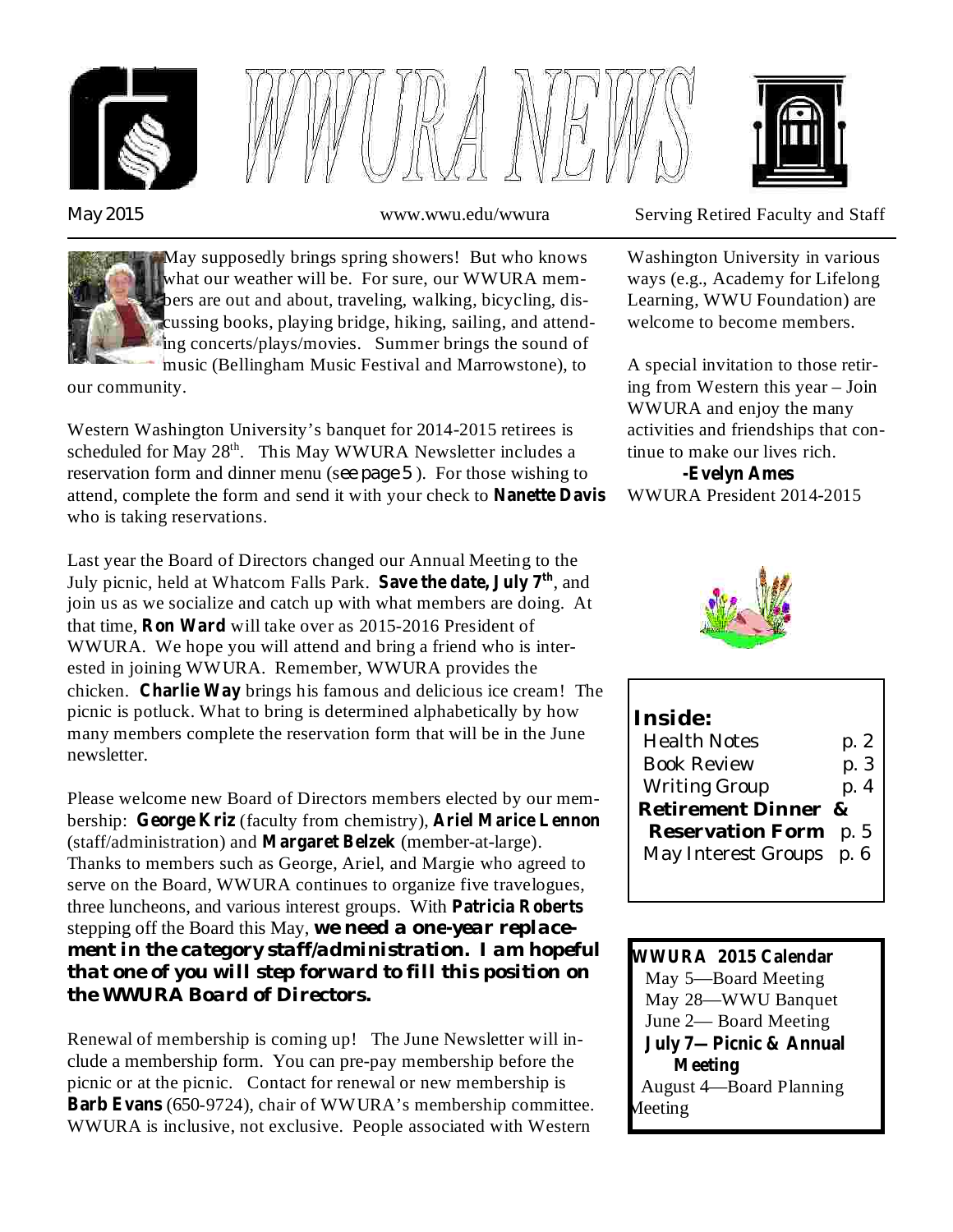# **May 2015 Health Notes by Evelyn Ames Dancing for the Health of It!**

Dance your way to high level wellness! It is a lot of fun! People can dance in health clubs, dance halls/studios, and at home. To dance at home, just move your body to some lively music. Imagine doing a waltz step across the room or doing a slow, slow, quick, quick, slow to a tango beat! If the tango is not your cup of tea, try two-stepping (step-together- step). Research shows dancing (e.g.,

ballroom, square, folk, clog, and jazz) serves as an excellent form of aerobic exercise and providing cardiovascular conditioning. The National Heart, Lung, and Blood Institute reports such conditioning lowers a person's risk of coronary heart disease, decreases blood pressure, and aids in weight management efforts. Because dancing is a weight-bearing activity, bone density can be improved along with muscle strength and balance. Other physical benefits to dancing include improvement in posture and balance and an increase in stamina and flexibility, which potentially lower a person's risk of falling!

**Dancing is a great mind-body workout.** Researchers are showing that regular physical activity such as dancing help keep the body, including the brain, healthy as one ages. Exercise increases the level of brain chemicals that encourage nerve cells to grow. Dancing requires remembering dance steps and sequences. This in turn helps improve memory skills. In square dancing, allemande left means to go left. Imagine what happens to a square in square dancing if one person goes to the right when the call is to allemande left! The Journal of Sports Science and Medicine found that teaching the cha-cha to a small group of older adults twice a week for six months was enough to improve their memory and cognitive function on a number of tests. Research published in the *New England Journal of Medicine* found that ballroom dancing at least twice a week made people less likely to develop dementia.

**Psychological benefits of dancing lead to successful aging!** Dancing is enjoyable! Dancers find their stress lowered, chronic fatigue reduced, resulting in an increase in their energy level and their mood improved. Dancing offers opportunities to socialize and meet people. This helps increase one's selfconfidence. The American Association of Retired Persons suggests that "Dancing can be magical and transforming. It can breathe new life into a tired soul; make a spirit soar; unleash locked-away creativity; unite generations and cultures; inspire new romances or rekindle old ones; trigger long-forgotten memories; and turn sadness into joy, if only during the dance." The Oregon Federation of Square and Round Dance Clubs emphasizes that dancers get exercise and have fun, too, whether doing di-si-dos to commands of a square dance caller or gliding across the dance floor to a waltz. Health benefits enumerated by this organization include [1] burning calories (half-hour of dancing can burn 200 to 400 calories); [2] cardiovascular fitness; [3] stronger bones; [4] rehabilitation from surgery; [5] sociability; [6] healthy environments (no alcohol or smoking); [7] body and brain coordination; [8] estimated that a typical square dancer can expect to clock 9,000 to 10,000 steps per dance; [9] stress relief by focusing on dance commands; and [10] mental health.

Dancing brings people together across communities, creating solidarity, tolerance and understanding. Dance classes can be found at a dance school, dance studio, health club, senior activity centers, or community recreation centers. Some YMCAs, churches, and synagogues offer group dance classes followed by a social hour. Don't know which type of dance is your cup of tea? Experiment! Take a friend and try it for a month!

**Web sites** : http://www.aarp.org/health/fitness/info-2005/dance\_to\_health.html http://www.wvsquaredance.org/health.html; http://www.squaredance.gen.or.us/health.php http://www.niddk.nih.gov/health-information/health-topics/weight-control/active-at-anysize/Pages/active-at-any-size.aspx; http://www.webmd.com/fitness-exercise/dont-besquare-dance

http://www.ncbi.nlm.nih.gov/pmc/articles/PMC2780534/ (relates to Parkinson Disease patients) http://www.sciencedaily.com/releases/2009/04/090401103127.htm

http://www.ihrp.uic.edu/content/news-salsa-adds-spice-older-adults univ of Illinois Chicago the Institute or Health Research and Policy

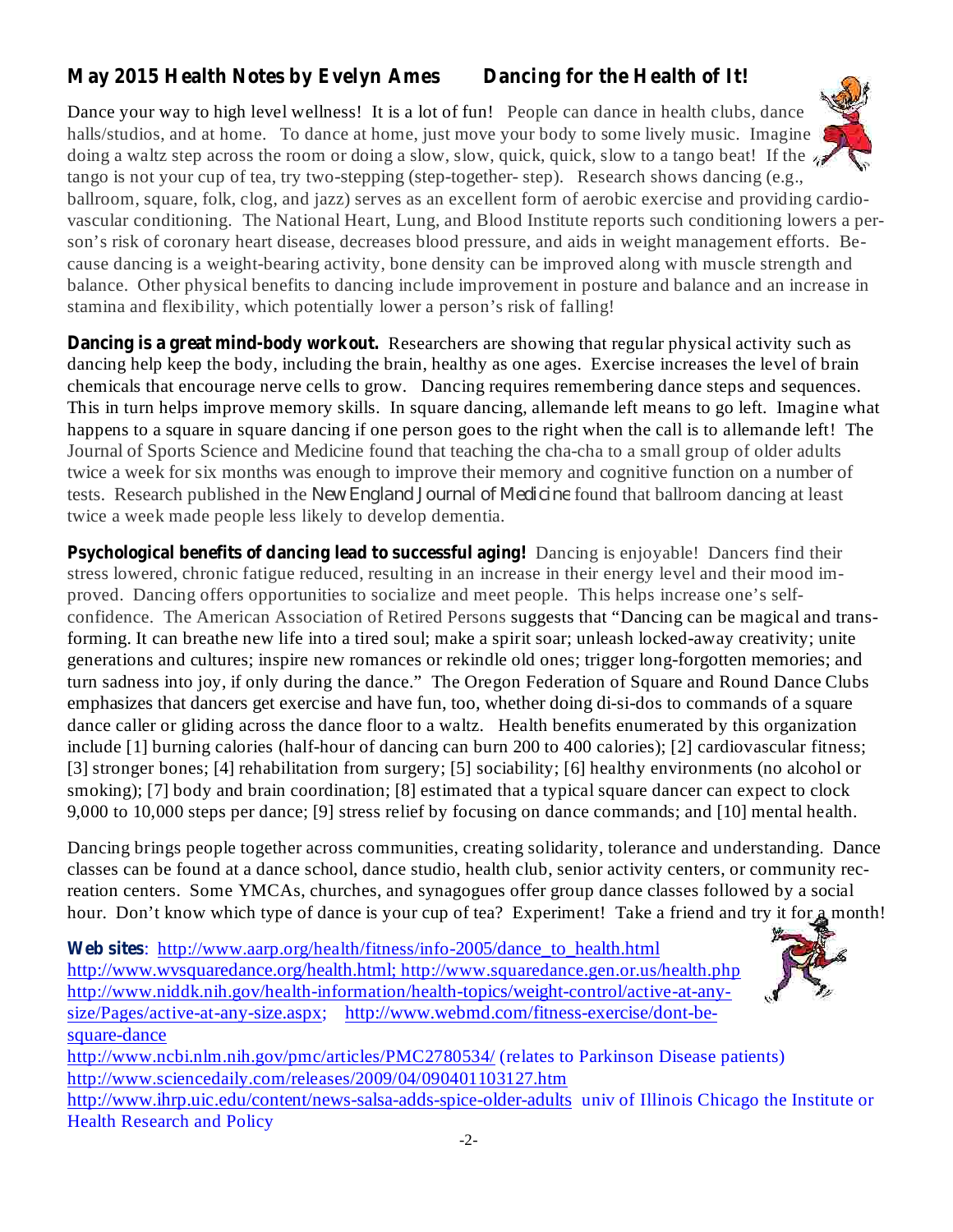### **Book Review**

#### *FLIGHT BEHAVIOR BY Barbara Kingsolver: a Review*

This novel is marvelous, perhaps Kingsolver's best. In the first section of the novel, Kingsolver's central character, Dellarobbia, is climbing the Appalachian mountain behind the home she shares with her husband and two young children toward a hunting shack at the top. She's late twenties, nearsighted, and lusting for the 22 year old hunk she intends to meet. Dellarobbia is fully aware that she is about to destroy the life she now has, and she continues to climb anyway. Stopping at an overlook, she pauses to look at the mountain opposite. She sees it aflame—the sight bowls her over and knocks her out of her fervid state. She has forgotten her glasses and her impaired vision does not allow her to see that the mountain is covered in a vast migratory mass of monarch butterflies.

Dellarobbia climbs back down the mountain and continues her life, only to have it upset by the butterflies. The main people in the life she resumes are these: husband Cub (a good man but not really a partner for Dellarobbia); her children Preston (5 years old, very smart) and Cordelia (2 years old); mother-in-law Hester ( a churchy woman of some depth, with a mean mouth); father-in-law Bear (ex-Marine, Viet Nam vet, overconfident and domineering, struggling to avoid total poverty); friend Dovey (smart, irreverent, companion of the heart); and finally Ovid Byron (world-class biologist specializing in monarch butterflies).

Owing to climate change, the monarchs have chosen the mountains of Tennessee as their new winter residence. A crucial question is whether they have chosen wisely—and will be able to survive. It seems natural that all the strands of Dellarobbia's life are involved in the answer to this question, her relationships with her local society, church, in-laws, children, and her husband.

Complicating matters and entrancing Dellarobbia, Ovid establishes a monarch research station, at Cub's invitation, just a few steps from Dellarobbia's and Cub's house. As she struggles to raise her children thoughtfully and to life a life of meaning for herself, Dellarobbia falls into infatuation with Ovid, a Caribbean native and a tolerant, thoughtful man who loves his wife. (Cultural footnote: Dellarobbia has no inkling of the origin of her name; Ovid informs her that she is named for a Renaissance artist. Similarly, she is unaware that Cordelia is also the name of a daughter of King Lear.)

Kingsolver and Dellarobbia work out the entanglements in her life, and along the way treat us to a sympathetic depiction of the culture of a mountain community in Appalachia, an *apologia* for science and the scientific method, and an explanation of the perils of climate change—all done in terms of human daily life.

Perhaps the best feature of this novel is its language, its style. With Dellarobia as her point-of-view character, Kingsolver writes with language that is expressive, precise, witty, and fresh. Occasionally as I was reading it, I had to put it down for a while. When I rushed back to it with real anticipation of additional reading pleasure. Kingsolver and Dellarobia never disappointed me.

#### **Bob McDonnell**

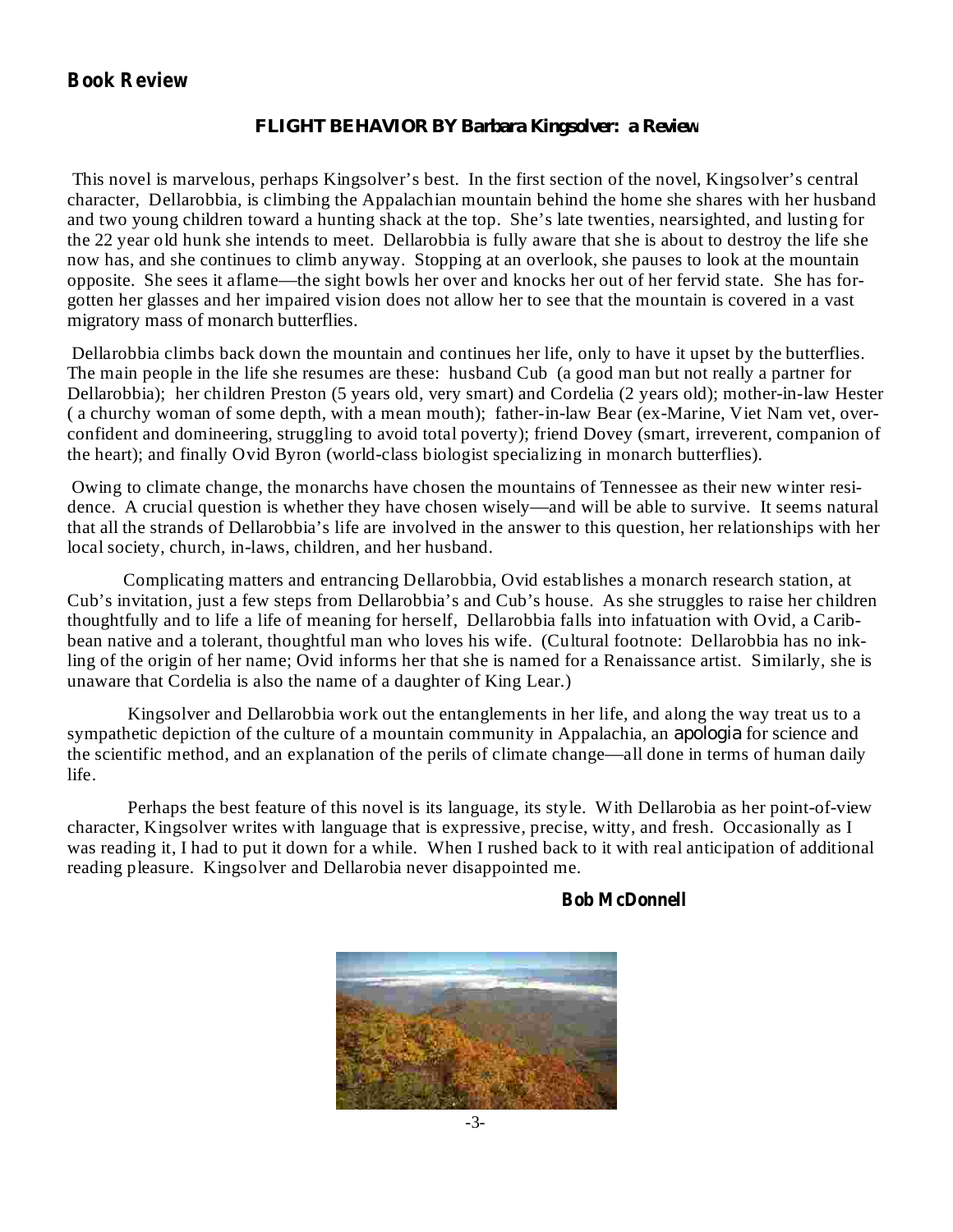#### **Writing Group Selection**

#### **A Woman Died in Church**

A woman died in church It was during the Sunday service Just a few days ago She was going to play a duet On the harpsichord Sitting and waiting her turn When she suddenly fell into the keyboard

Some parishioners who were doctors Appeared and lifted her to the floor The usual tranquility of the sanctuary was gone Counting and pumping on the victim's chest Brought in the reality of death Where before had been peace And thoughts of kindness and being a better person

I didn't know the woman The overpowering feelings I had Were not grief and loss It was something else Something hard to define More like the possibility of my own death I don't believe it will happen to me But like creeping fog the reality Sneaks in despite the denial of my strong life force It haunted me all day

When she fell The congregation had been singing "Take me as I am"

**Pat Clarke, 2015**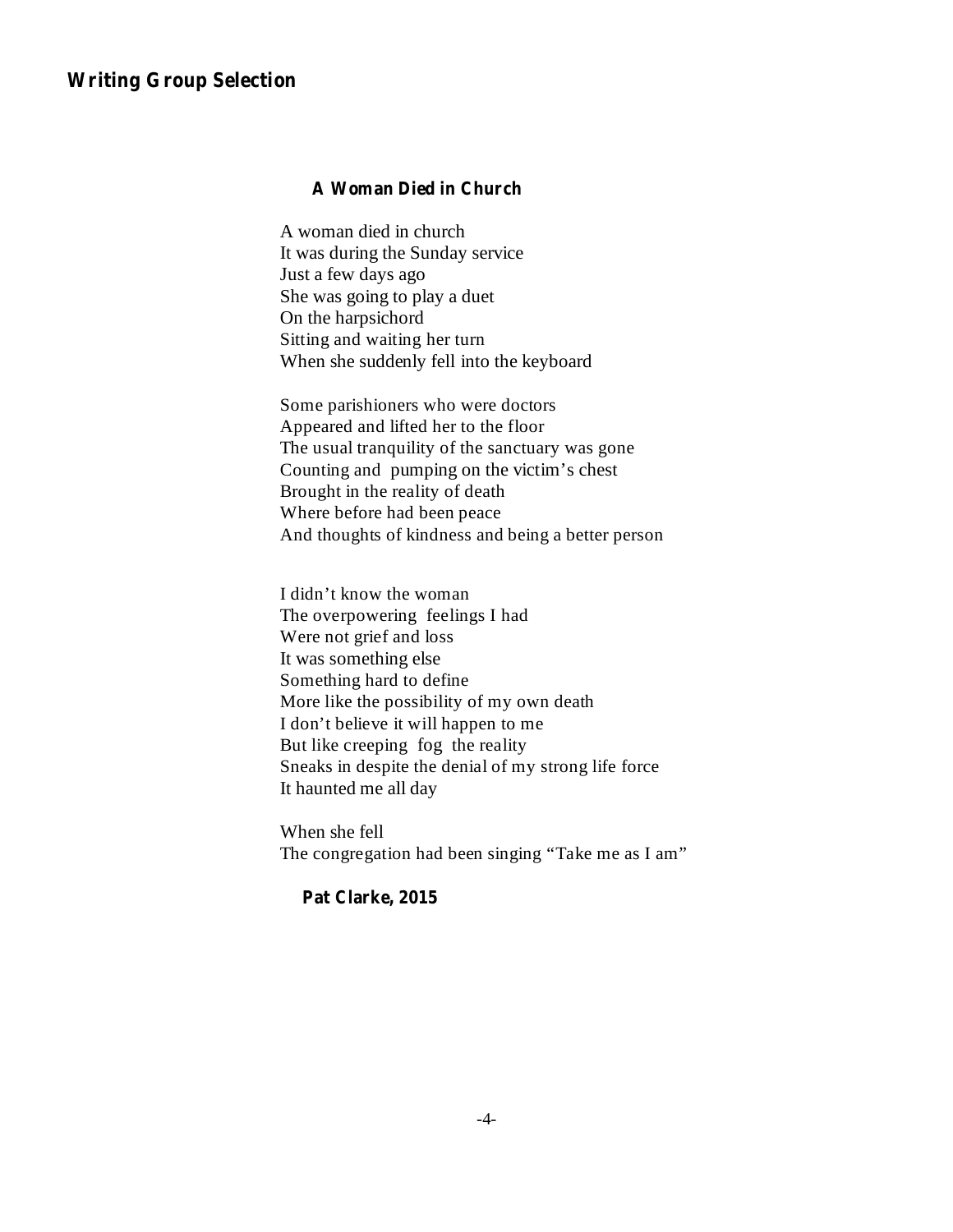

## **Western Washington University Retirement Banquet Thursday, May 28, 2015 Viking Union Multipurpose Room Reception 5:30 p.m. Dinner 6:30 p.m.**

You are invited to join the Western community at a festive banquet honoring the faculty, staff, administrators who are retiring this year. Following the reception at 5:30, President Bruce Shephard will recognize retirees at 6:00 p.m. Dinner will be served at 6:30 p.m.

#### **Menu**

*Salad Course*

Lightly dressed, marinated spring vegetables served over Lola Rosa lettuce (gluten free + vegan)

#### *Entree Choices*

#1 -Jumbo marinated poached prawns + lightly brined smoked pork tenderloin medallions with sweet onion compote with a basil oil drizzle. Served with Yukon gold mashed potatoes and seasonal vegetables

**OR**

#2 -Seared fresh ling cod filet with sweet chili coconut sauce. Served with Yukon gold mashed potatoes and seasonal vegetables

#### **OR**

#3 -Layers of white beans and quinoa, zucchini, portabella mushroom and carrot topped with roasted red peppers. Accompanied by sundried tomato-celeriac and eggplant purees with a basil oil drizzle. (Vegetarian,  $Vegan + Gluten Free)$ 

#### *Dessert*

Flourless chocolate cake

Rolls, water, and coffee

The price per person will be \$35.00. This all inclusive price includes the wine and hors d'oeuvres reception and the dinner.

### **Reservation Form for WWU Retirement Banquet**

### **Please detach and return by May 14, 2015 to Nanette Davis, 715 Rosario Ct., Bellingham, WA 98229**

 $Name(s)$ 

Phone or email address

Number of Reservations\_\_\_\_\_ at \$35 per person

Dinner choices: \_\_\_ Prawns/ Pork Medallions \_\_\_\_\_Ling Cod Fillet \_\_\_\_\_White Beans, Quinoa, Zucchini, Mushroom Dish

Amount Enclosed \_\_\_\_\_\_\_\_

**Make checks payable to Western Washington University.**